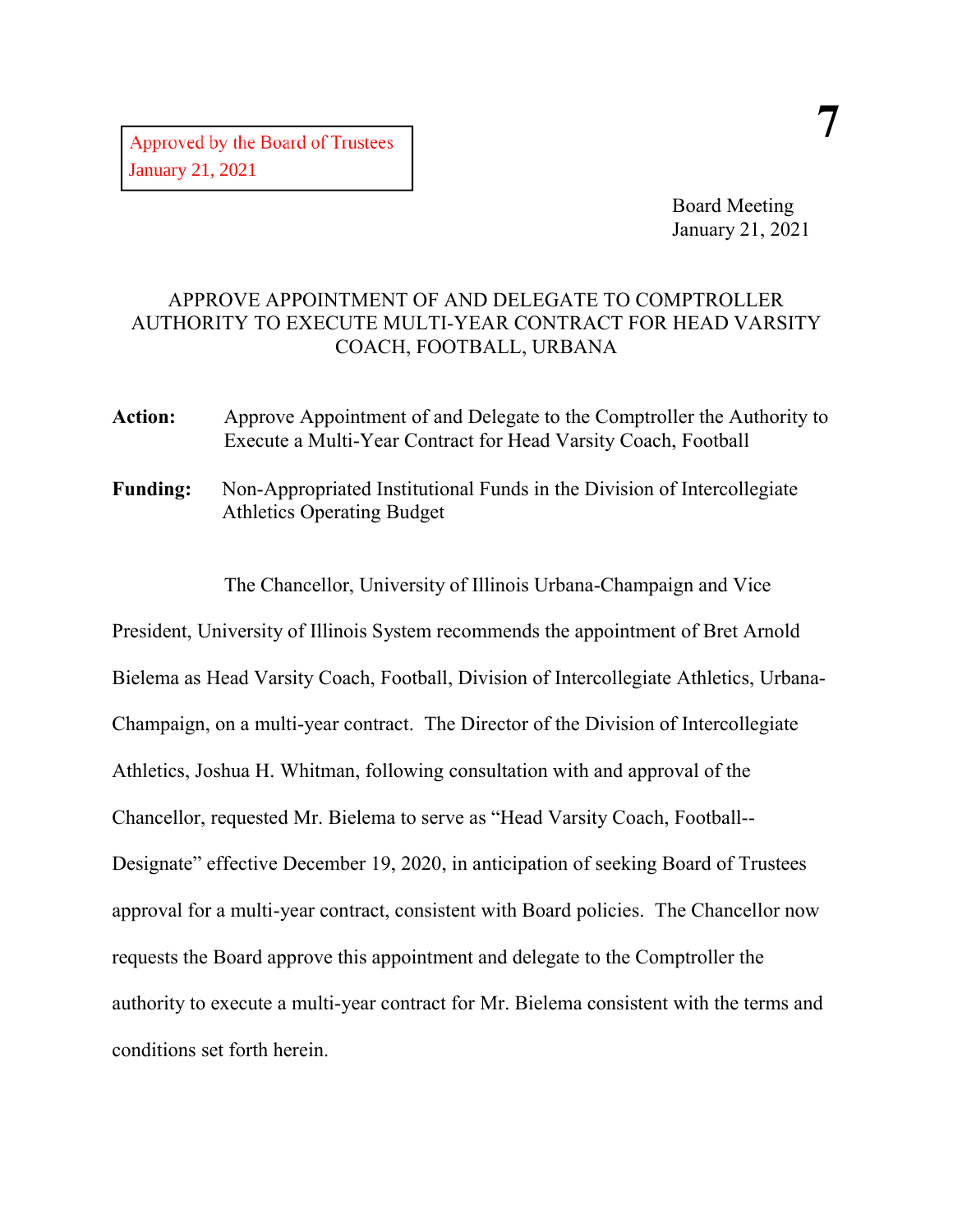A contract is proposed for Mr. Bielema for a six-year term, expiring on the later of: (i) January 31, 2027, or (ii) the day after the football team's last game of the 2026 season (including bowl game as applicable). Mr. Bielema's compensation shall consist of an annual Base Salary and Additional Compensation related to television, radio, education, public relations and promotional activities. Taken together, these are referred to as Total Compensation and are set forth in the table below.

| <b>Contract Year</b>                   | Base<br>Salary | Additional<br>Compensation | Total<br>Compensation |
|----------------------------------------|----------------|----------------------------|-----------------------|
| Year 1: $(12/19/20 - 1/31/2022)$       | \$1,000,000    | \$3,200,000                | \$4,200,000           |
| $(2/1/2022 - 1/31/2023)$<br>Year $2$ : | \$1,025,000    | \$3,275,000                | \$4,300,000           |
| $(2/1/2023 - 1/31/2024)$<br>Year $3$ : | \$1,050,000    | \$3,350,000                | \$4,400,000           |
| $(2/1/2024 - 1/31/2025)$<br>Year 4:    | \$1,075,000    | \$3,425,000                | \$4,500,000           |
| $(2/1/2025 - 1/31/2026)$<br>Year $5$ : | \$1,100,000    | \$3,500,000                | \$4,600,000           |
| $(2/1/2026 - 1/31/2027)$<br>Year 6:    | \$1,125,000    | \$3,575,000                | \$4,700,000           |

Mr. Bielema will also receive additional retention compensation payments if he remains continuously employed as Head Varsity Coach, Football, through July 1, 2023, and July 1, 2025. Retention compensation payments will be in the amount of \$300,000, plus a formulaic "adjustment amount" based on regular season victories during the two-year period immediately preceding each of the retention compensation payment dates. Mr. Bielema will also be eligible for annual performance incentive compensation based on achievement of goals established in advance by and at the discretion of the Director of Intercollegiate Athletics. Goals will derive from athletic and academic achievements, including conference championships, post-season appearances, conference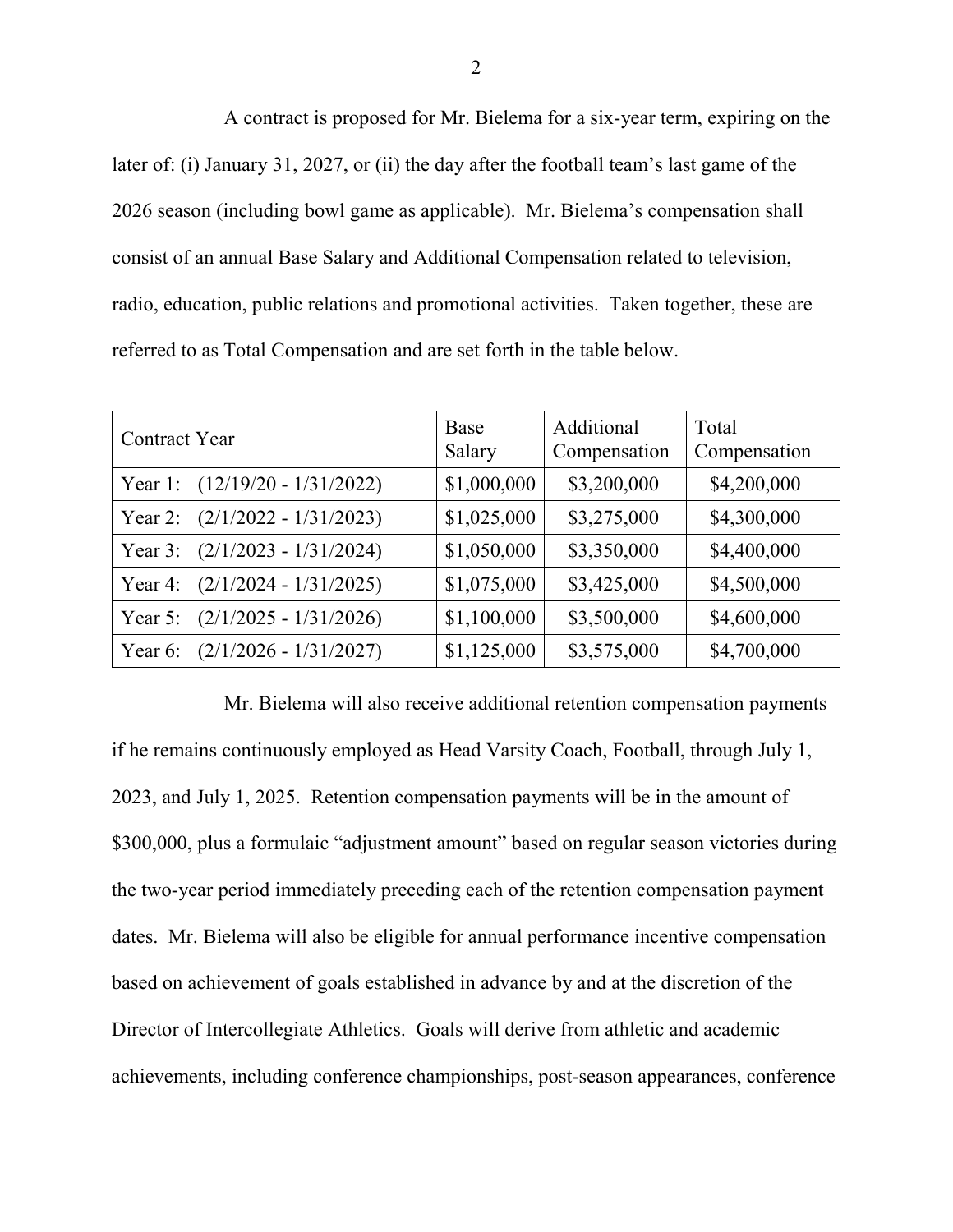and national coaching awards, increases in game attendance and team academic performance. The maximum amount of performance incentive compensation for which he could be eligible on an annual basis is \$1,500,000.

Other significant terms and conditions of Mr. Bielema's employment, which will be negotiated and also included in the employment agreement, will include moving expenses, use of courtesy vehicles and/or a vehicle stipend, a country club membership, tickets for admission to DIA sporting events and standard benefits with contributions and benefit amount based upon the Base Salary where relevant. These terms and conditions are consistent with similar provisions for prior head football coaches at the University of Illinois and are customary within the industry.

Mr. Bielema's employment agreement will set forth instances in which he may be terminated for cause, including, but not limited to, failure to perform his responsibilities, conduct that brings the University into disrepute, or violations of laws, policies, or governing rules. The employment agreement will also provide for the payment of liquidated damages in the event Mr. Bielema is terminated without cause, subject to mitigation if he obtains other employment following termination. Similarly, Mr. Bielema will pay to the University liquidated damages in the event he resigns his employment without cause prior to the conclusion of his term. The employment agreement shall set forth adjustments in the liquidated damages obligations of either party during each year of the term.

Funding is provided from non-appropriated institutional funds in the Division of Intercollegiate Athletics operating budget.

3